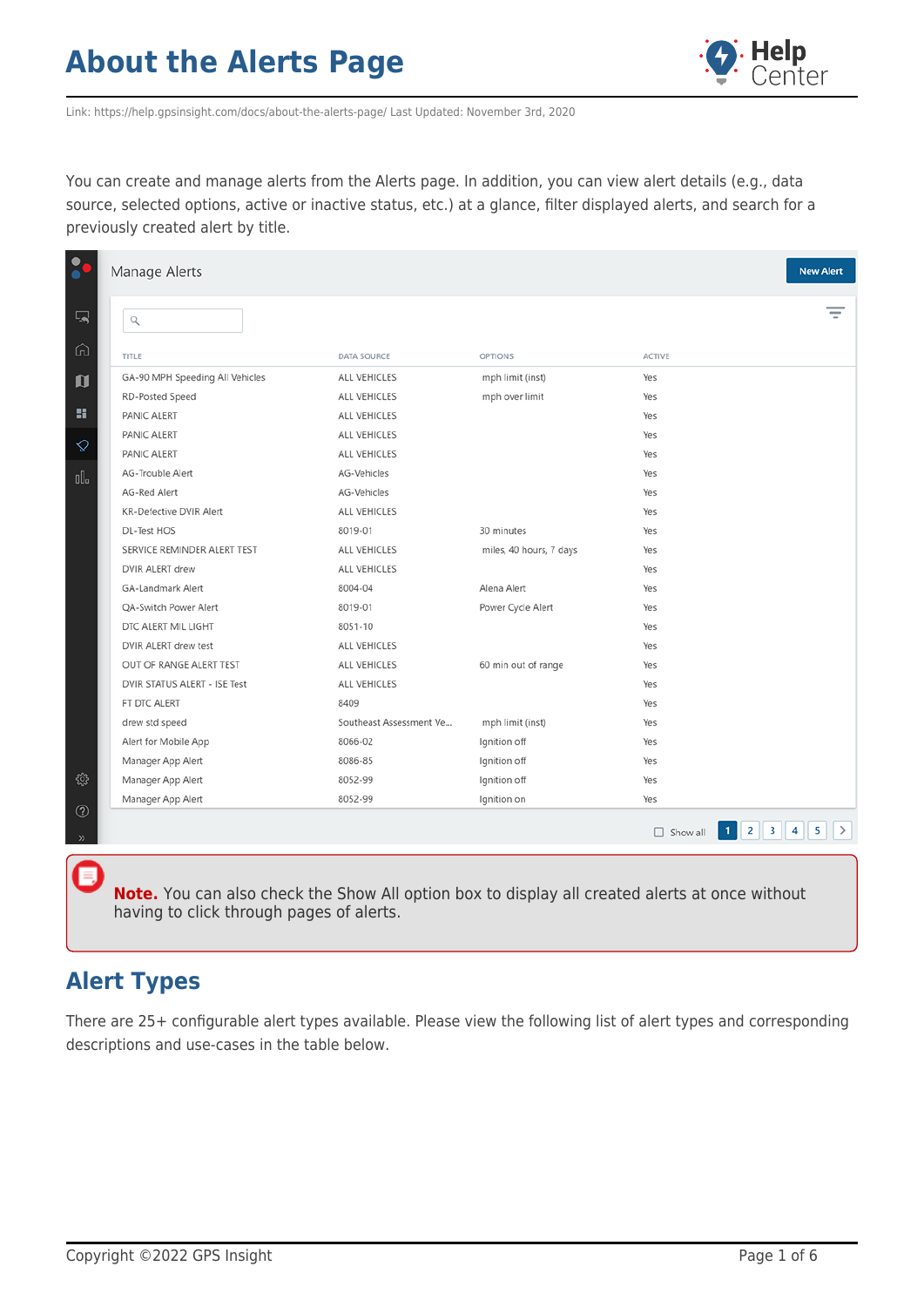

Link: https://help.gpsinsight.com/docs/about-the-alerts-page/ Last Updated: November 3rd, 2020

| <b>Alert Type</b> | <b>Description</b>                                                                                                                                                                                                                                                                                                               |
|-------------------|----------------------------------------------------------------------------------------------------------------------------------------------------------------------------------------------------------------------------------------------------------------------------------------------------------------------------------|
| Accel             | Alert when a vehicle violates the specified accel threshold (in g-force or Gs). The<br>default threshold is set at .50 Gs. This alert requires device to be installed with<br>bracket/frame hardware and high-bond tape to avoid inaccurate readings (due<br>to whip effect).                                                    |
|                   | Example: Truck 150 just accelerated at .70 gs, which could indicate aggressive<br>driving. Alert the fleet manager to schedule driver coaching.                                                                                                                                                                                  |
| Asset Inputs      | Alert when an asset's input changes status.                                                                                                                                                                                                                                                                                      |
|                   | Example: Company XYZ equips its generators with lights. Alert the fleet<br>manager, whenever the asset's light is activated.                                                                                                                                                                                                     |
| Braking (Decel)   | Alert when a vehicle violates the specified decel threshold in (g-force or Gs). The<br>default threshold is set at .50 Gs. This alert requires device to be installed with<br>bracket/frame hardware and high-bond tape to avoid inaccurate readings (due<br>to whip effect).                                                    |
|                   | Example: Truck 150 just decelerated at .70 gs, which could indicate aggressive<br>driving. Alert the fleet manager to schedule driver coaching.                                                                                                                                                                                  |
| Diagnostic        | Alert when a specific threshold is passed (either greater or lower). Specify a<br>Diagnostic Type: Temperature, Coolant Temperature, or Engine Speed.<br>The system does not check for alert conditions when the ignition is turned off.<br>Temperatures reported are those provided by the sensor at the time of the<br>update. |
|                   | Example: Company XYZ transports cargo that must be stored in temperatures<br>below 80 degrees. Alert the Fleet Manager and optionally the driver if the trailer<br>temperature reaches a temperature above the threshold.                                                                                                        |
| Driver Login      | Alert when a driver does not log in when starting a trip.                                                                                                                                                                                                                                                                        |
|                   | Example: Truck 150 is on the move, but the driver did not log in to the vehicle's<br>Driver ID keyfob reader. Either the driver forgot or the vehicle could be subject<br>to unauthorized use (possible theft). Alert the fleet manager after 2 minutes,<br>and optionally send the driver a login reminder message.             |
| Driver Assign     | Alert when a driver has successfully been assigned to a vehicle via Driver ID key<br>fob or another method. (Buzzer or light in-cab notification of successful login<br>requires additional equipment and installation.)                                                                                                         |
|                   | Example: The driver of Truck 150 just logged into the vehicle using the keyfob<br>reader. Using SMS, a Buzzer, or Light (if installed), alert the fleet manager<br>and/or driver that his login was successful.                                                                                                                  |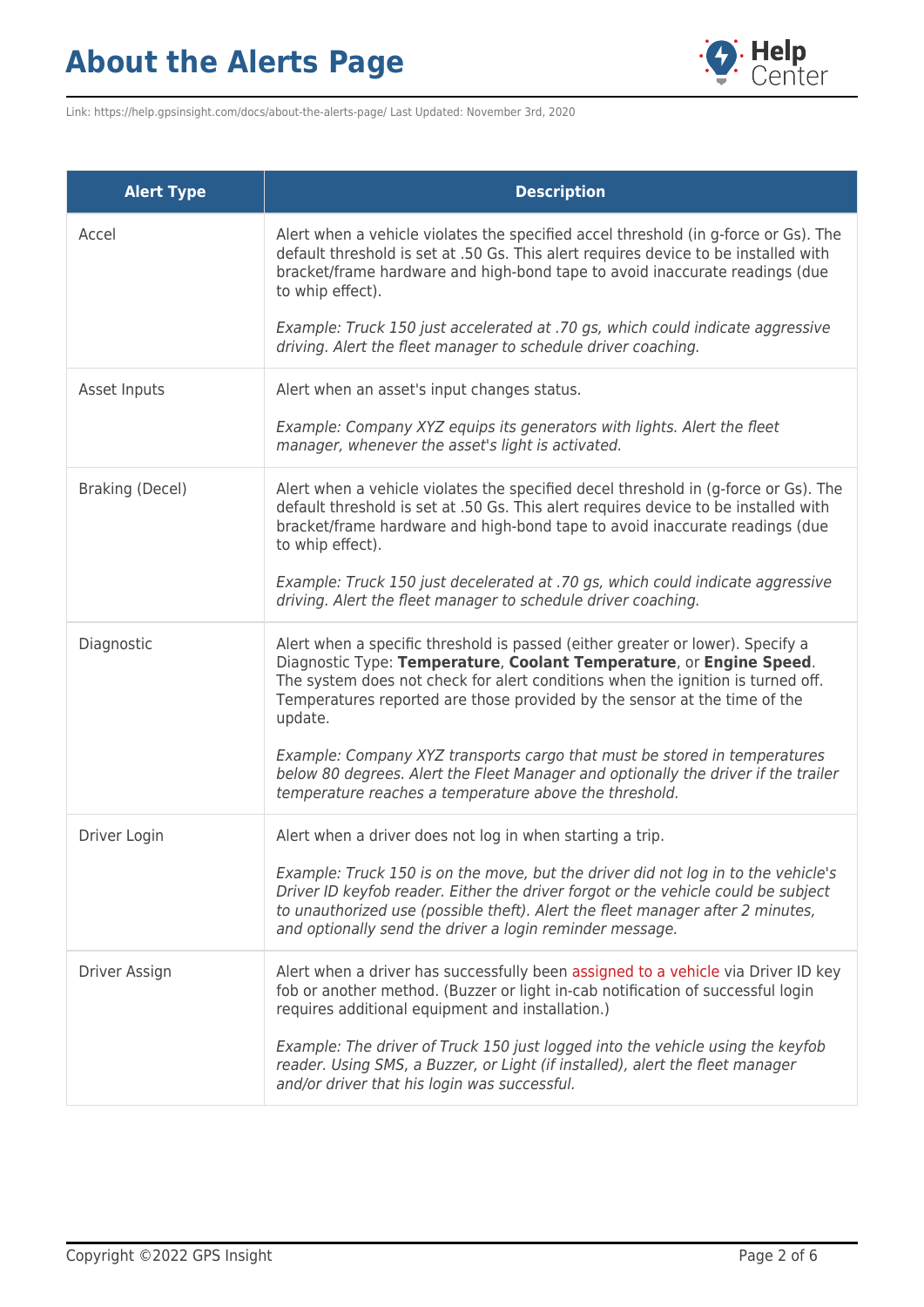

Link: https://help.gpsinsight.com/docs/about-the-alerts-page/ Last Updated: November 3rd, 2020

| <b>Alert Type</b>        | <b>Description</b>                                                                                                                                                                                                                                                                                 |
|--------------------------|----------------------------------------------------------------------------------------------------------------------------------------------------------------------------------------------------------------------------------------------------------------------------------------------------|
| <b>DTC</b>               | Alert on Diagnostic Trouble Codes for supported devices*.                                                                                                                                                                                                                                          |
|                          | Example: The axle for 54 MIKE is below normal operational range according to<br>J1365005BA. Alert the fleet manager to schedule immediate maintenance, and<br>optionally notify the driver to go to the maintenance lot after his last delivery<br>today.                                          |
| <b>DVIR</b>              | Alert when a Driver Vehicle Inspection Report is received with defects. (Requires<br>HOS enabled on your account.)                                                                                                                                                                                 |
|                          | Example: Bill just noted that his driver-side mirror was missing (high priority) on<br>his DVIR and submitted the report. Alert Bill's immediate supervisor indicating<br>that a DVIR was submitted by Bill, the defects included, and the time/date of the<br>defect.                             |
| <b>DVIR Status</b>       | Alert when a vehicle is moving without a DVIR completed or marked unsafe.<br>(Requires HOS enabled on your account.)                                                                                                                                                                               |
|                          | Example: Steven has started driving the company vehicle without completing a<br>DVIR. Alert Steven's immediate supervisor that a DVIR has not been submitted<br>on a vehicle that is currently being operated and notify the driver that a DVIR<br>must be submitted.                              |
| Heartbeat                | Alert when a heartbeat is received (usually once a day).                                                                                                                                                                                                                                           |
|                          | Example: Company XYZ tracks its assets (yellow iron) but does not have motion-<br>based reporting. The heartbeat for an excavator that had been sitting on a<br>trailer just occurred outside of their yard (via landmark), which alerted the fleet<br>manager that the equipment had been stolen. |
| <b>Hours of Service</b>  | Alert before daily hours of service limit is reached. (Only available to accounts<br>with Hours of Service.)                                                                                                                                                                                       |
|                          | Example: Joe Marks is within 30 minutes of reaching his daily hours of service<br>limit. Alert the fleet manager and the driver to avoid a violation.                                                                                                                                              |
| <b>HOS Driver Assign</b> | Alert when vehicle moves without HOS driver assigned. Device ID and Driver<br>Reference ID must match exactly. (Only available to accounts with Hours of<br>Service.)                                                                                                                              |
|                          | Example: A vehicle is moving without a driver signing into the tablet. Alert the<br>vehicle's fleet manager.                                                                                                                                                                                       |
| <b>Idle Time</b>         | Alert when a vehicle idles more than the specified limit.                                                                                                                                                                                                                                          |
|                          | Example: Company XYZ's policy for consecutive idle time is no more than 15<br>minutes. 51 LINDA has just exceeded the threshold. Alert the fleet manager, and<br>optionally send the driver a reminder to turn off the vehicle.                                                                    |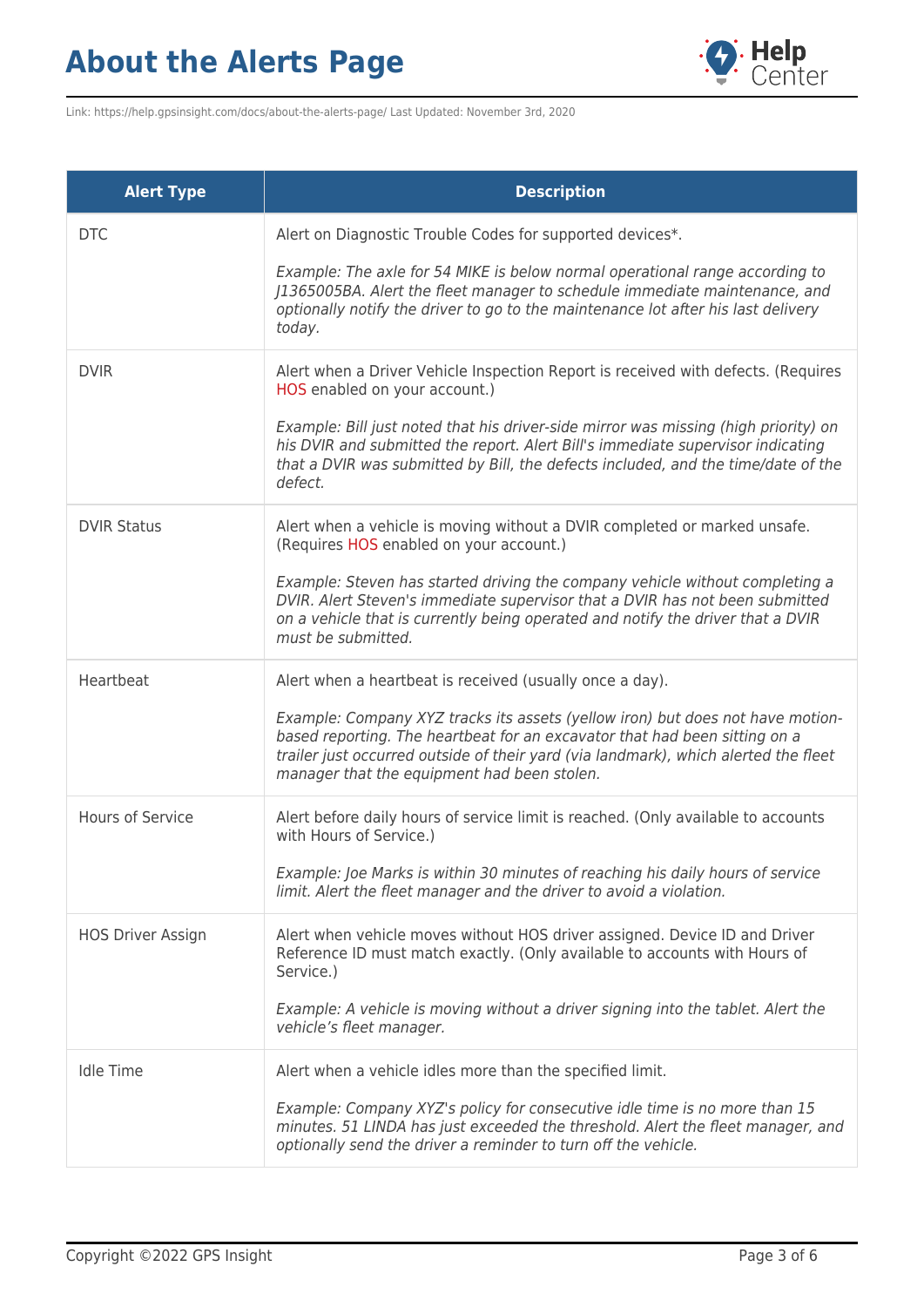

Link: https://help.gpsinsight.com/docs/about-the-alerts-page/ Last Updated: November 3rd, 2020

| <b>Alert Type</b>  | <b>Description</b>                                                                                                                                                                                                                                                                                                                                                                     |
|--------------------|----------------------------------------------------------------------------------------------------------------------------------------------------------------------------------------------------------------------------------------------------------------------------------------------------------------------------------------------------------------------------------------|
| Ignition           | Alert when a vehicle turns on or off.                                                                                                                                                                                                                                                                                                                                                  |
|                    | Example: Company XYZ is following vehicle ABC's activity. Alert the fleet<br>manager when vehicle ABC ignition status changes.                                                                                                                                                                                                                                                         |
| Inputs             | Alert when an input changes status. (Inputs are configured at the time of<br>installation.)                                                                                                                                                                                                                                                                                            |
|                    | Example: Company XYZ equips its vehicles with sirens/lights to be used in the<br>event of an emergency. For oversight purposes, alert the fleet manager,<br>whenever the siren/light is activated.                                                                                                                                                                                     |
| Landmark           | Alert when a vehicle enters or exits a landmark.                                                                                                                                                                                                                                                                                                                                       |
|                    | Example: Company XYZ's fleet policy prohibits drivers from making stops to<br>their personal home addresses (uploaded as landmarks) during their shifts. 52<br>JEFF just entered one of those landmarks during regular business hours. Alert<br>the fleet manager that the vehicle may be subject to unauthorized use, and<br>optionally send the driver a reminder to return to work. |
| Odd-Hours          | Alert on movement within an odd-hours violation window.                                                                                                                                                                                                                                                                                                                                |
|                    | Example: Drivers at Company XYZ are not allowed to use company vehicles on<br>weekends or between the hours of 9:00 PM and 4:00 AM. It's Saturday, and 54<br>MIKE just reported movement outside the perimeters of the company parking<br>lot. Alert the fleet manager that the vehicle may be subject to unauthorized use,<br>and optionally remind the driver to return the vehicle. |
| Out-of-Range       | Alert on vehicles that have not reported for a time.                                                                                                                                                                                                                                                                                                                                   |
|                    | Example: 53 STACY has been running for 60 minutes without reporting data. 50<br>BRAD has been parked for 2 days without reporting data. The vehicles could<br>have been subject to tampering or are in locations that are obstructing signal.<br>Alert the fleet manager, and optionally remind the driver to check for physical<br>obstructions within the cab itself.                |
| Posted Speed Alert | Alert on vehicles violating posted speed limits. Posted speeds are based on<br>available speed limit information. This data does not include temporary speed<br>reductions such as construction or school zones. Posted speed violations are<br>calculated using the Inst speed value.                                                                                                 |
|                    | Example: Company XYZ's policy for speeding violation limit is 10 miles over<br>posted speed. 51 LINDA has just exceeded the threshold (89 MPH in a posted 75<br>MPH zone). Alert the fleet manager, and optionally remind the driver to slow<br>$down**$ .                                                                                                                             |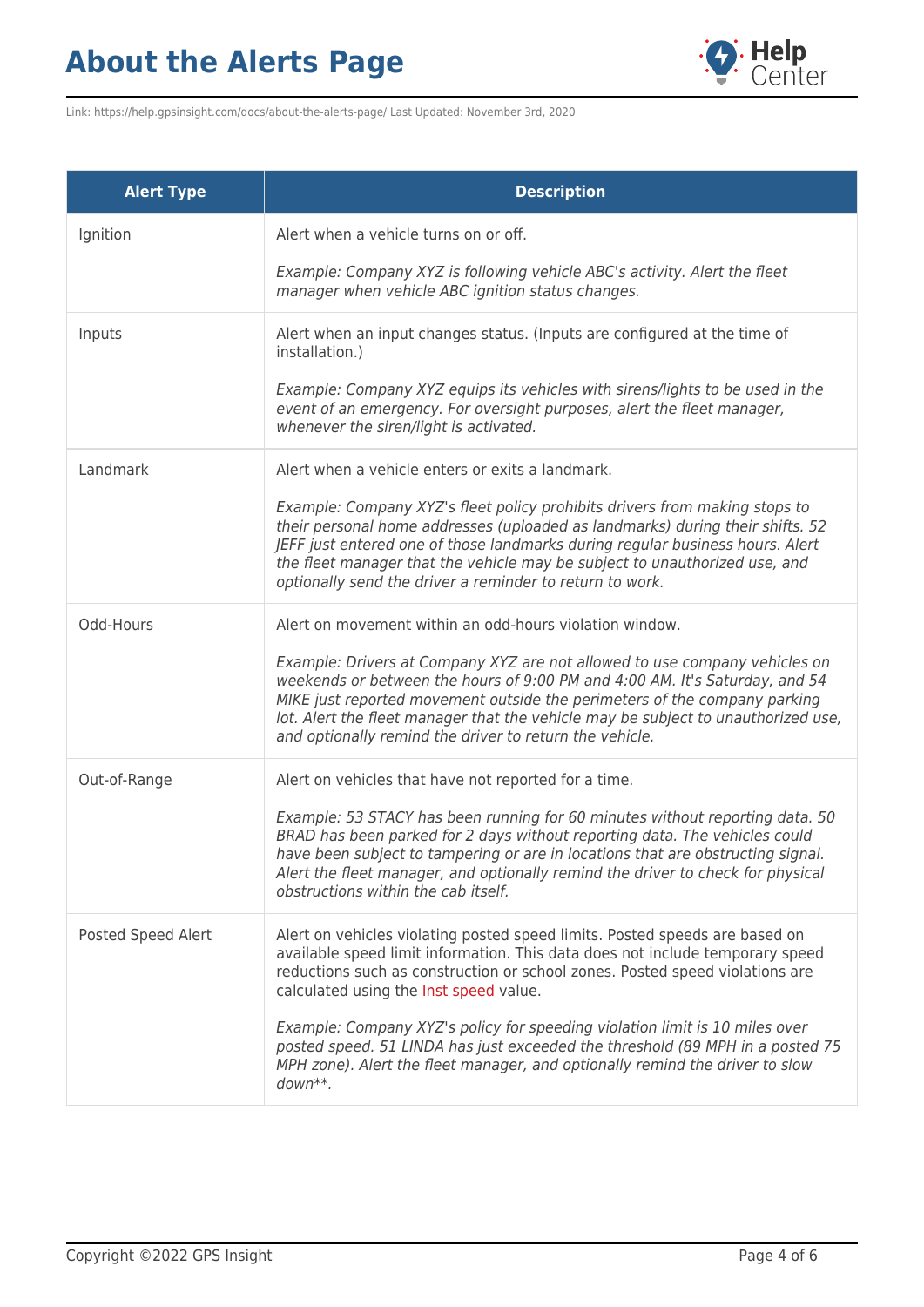

Link: https://help.gpsinsight.com/docs/about-the-alerts-page/ Last Updated: November 3rd, 2020

| <b>Alert Type</b>        | <b>Description</b>                                                                                                                                                                                                                                                                                                                                                                                                                                                                                                                                                                                                                                                      |
|--------------------------|-------------------------------------------------------------------------------------------------------------------------------------------------------------------------------------------------------------------------------------------------------------------------------------------------------------------------------------------------------------------------------------------------------------------------------------------------------------------------------------------------------------------------------------------------------------------------------------------------------------------------------------------------------------------------|
| <b>Service Reminders</b> | Alert when scheduled service is close or overdue.<br>Example: 53 STACY has a service schedule defined for oil changes every 3,000<br>miles. The truck's odometer just reached a threshold of 500 miles before service<br>is due. Alert the fleet manager, and optionally remind the driver to schedule<br>maintenance.                                                                                                                                                                                                                                                                                                                                                  |
| Speeding                 | Alert when a vehicle violates a specified speed limit.<br>Example: Company XYZ's policy for speed is 75 MPH (regardless of zone). 54<br>MIKE just reported speed of 80 MPH. Alert the fleet manager, and optionally<br>remind the driver to slow down*.                                                                                                                                                                                                                                                                                                                                                                                                                 |
| Stop/Idle                | Alert on a stop or idle longer than a specific duration.<br>Company XYZ's delivery stops are targeted to take between 15-20 minutes. 51<br>LINDA recently made a stop, and the ignition has now been off for 60 minutes.<br>Alert the fleet manager, and optionally remind the driver to get back on<br>schedule.                                                                                                                                                                                                                                                                                                                                                       |
| Switch                   | Alert on device switches. Available switch types include Battery Voltage,<br>External Power Lost, Panic Switch, Power Cycle, and Temperature. Low Battery<br>Voltage occurs when a vehicle's battery is below 11.9 volts for 30 minutes or<br>more. External Power Lost indicates when a device may have been<br>unplugged/unwired (relies on backup battery). Power Cycle indicates when all<br>power is lost and regained. If the device has a backup battery, the alert will<br>trigger only if all power (including backup battery) had been lost prior to<br>regaining power. Temperature threshold must be programmed by Support (for<br>supported devices only). |
|                          | Example 1: Truck 150 just reported the panic switch has been turned on. Alert<br>the fleet manager, and optionally send the driver a message to indicate that the<br>alert has been received or will be acted upon according to company protocol<br>(e.g., potential safety issue). Example 2: 52 JEFF just reported a loss of external<br>power, which indicates the device is now relying on battery power. Alert the<br>fleet manager that a device has been disconnected, and optionally send the<br>driver a message to indicate that the alert has been received or will be acted<br>upon according to company protocol.                                          |
| Towing                   | Alert when vehicle moves and ignition is off. This alert is currently supported on<br>GPSI-5000, ELD-2000D, and AT-3000 devices (PNP support anticipated Q3 2020).<br>Example: Company XYZ has several mowers in various locations throughout the<br>city. The Fleet Manager wants to be notified when any of these assets are<br>moving without ignition (i.e., towing stolen, etc.).                                                                                                                                                                                                                                                                                  |

\*Diagnostic data is an additional paid feature for vehicles equipped with PNP devices. Available diagnostic data varies by vehicle make/model. Data may include engine speed, fuel level, fuel level remaining, fuel rate, odometer, seatbelt, and more.

\*\*If you plan to notify drivers when alerts are triggered (e.g., whenever a speeding violation occurs), consider